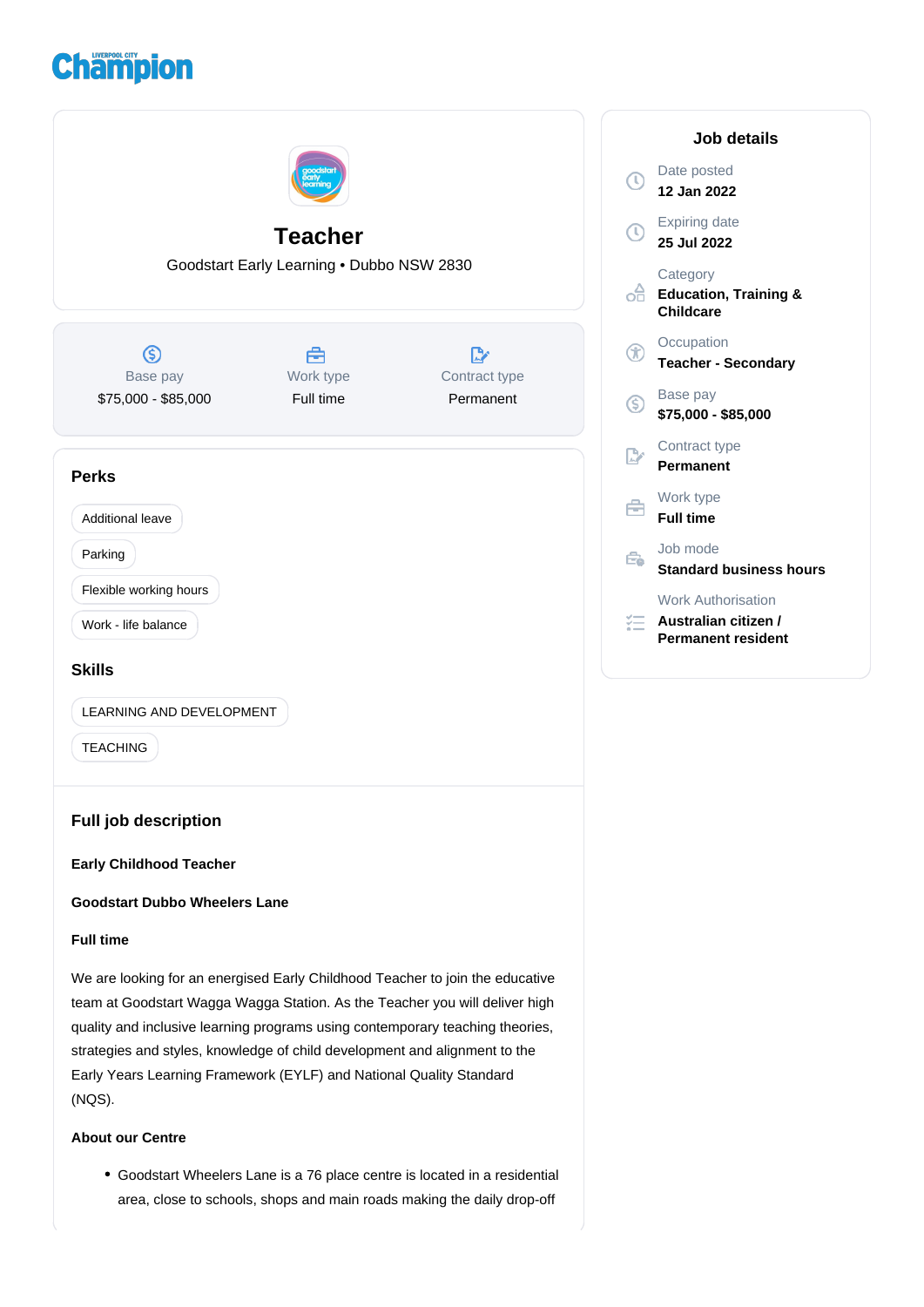and pick-up more convenient

- Friendly and supportive team
- Bus stop very close by to the centre
- Full time permanent role available with RDO on offer
- On site parking
- Opening hours are 6:30am-6:30pm for this centre

#### **Role Overview/ Responsibilities**

- This position is based in the Junior Pre School with 21 children
- Lead and model the selection and implementation of effective pedagogical approaches to support children's learning and development outcomes.
- Design and implement engaging learning programs using knowledge of content, curriculum, children's needs, assessment and reporting requirements.
- Champion positive and meaningful relationships with children.
- Work collaboratively with colleagues to plan, evaluate and enhance learning outcomes for children.
- Develop engaging and inclusive learning environments that reflect the strengths, interests and needs of all children.
- Develop, select and use a range of informal, formal, diagnostic, formative and summative assessment strategies to assess children's learning and maintain high quality pedagogical documentation.
- Establish and maintain respectful collaborative partnerships with families to assess and support children's learning and wellbeing.
- Maintain a safe environment for children, families and team members.
- Contribute to a professional and positive work culture

#### **About You**

- Hold a Bachelor of Early Childhood or equivalent qualification (ACECQA approved)
- Hold a current First Aid qualification
- Hold a valid WWCC
- Hold an up to date Professional Teachers Accreditation (state applicable)

## **What Goodstart can offer you**

There are so many reasons to join the Goodstart family. Let's start with the benefits!

- Teacher accreditation/registration we offer state-specific support to help you through this process
- Competitive pay you'll get paid on par with state primary school teachers
- Paid professional development we offer a range of opportunities to grow your skills and your career
- Wellbeing focus you'll get two extra days off per year, and our